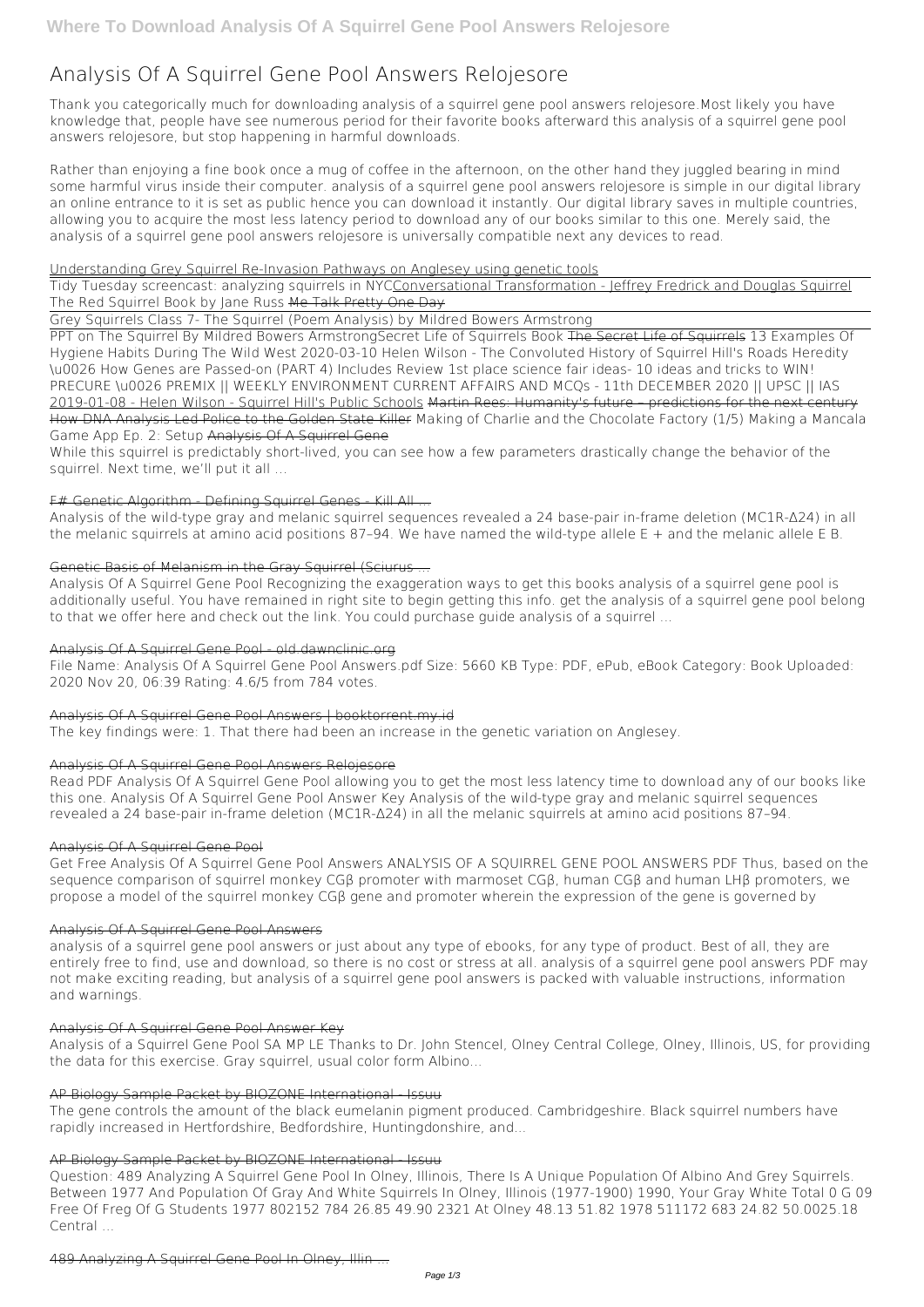The key findings were: 1. That there had been an increase in the genetic variation on Anglesey.

## Analysis Of A Squirrel Gene Pool - akmach.cz

We also have many ebooks and user quide is also related with analysis of a squirrel gene pool answers PDF, ANALYSIS OF A SQUIRREL GENE POOL ANSWERS PDF Analysis of the wild-type gray and melanic squirrel sequences revealed a 24 base-pair in-frame deletion (MC1R-Δ24) in all the melanic squirrels at amino acid positions 87–94. We have named the wild-type allele E + and the melanic allele E B.

Download Ebook Analysis Of A Squirrel Gene Pool Answers RelojesoreIn the single largest red squirrel genetic study in the UK patterns of gene flow on the island were revealed. The key findings were: 1. That there had been an increase in the genetic variation on Anglesey. Genetic Research - Squirrels Map - Red Squirrels Trust Wales

#### Analysis Of A Squirrel Gene Pool Answers Relojesore

#### Analysis Of A Squirrel Gene Pool Answers Relojesore

Squirrel Gene Pool Analysis Of A Squirrel Gene Pool Answer Key is available in our digital library an online access to it is set as public so you can get it instantly. Our digital library saves in multiple locations, allowing you to get the most less latency time to download any of our books like this one. Analysis Of A Squirrel Gene Pool Page 8/24

#### Analysis Of A Squirrel Gene Pool - test.enableps.com

Thus, based on the sequence comparison of squirrel monkey CGβ promoter with marmoset CGβ, human CGβ and human LHβ promoters, we propose a model of the squirrel monkey CGβ gene and promoter wherein the expression of the gene is governed by two promoters: expression of the squirrel monkey CGβ gene in the pituitary is driven by a promoter that is found immediately upstream of exon 1, and contains a TATA-box, and cis-elements important for pituitary-specific expression; on the other hand ...

The intraspecific genetic variation and diversity within the Humboldt's flying squirrel (Glaucomys oregonensis) has not yet been characterized despite its elevation to full species in 2017. The San Bernardino flying squirrel (G. o. californicus) is thought to be the southernmost population of G. oregonensis and is restricted to the San Bernardino and San Jacinto Mountains in California, but recent surveys indicate they have been extirpated from the latter locality. In order to provide baseline genetic data across the geographic range of G. oregonensis, I had the following objectives: 1) investigate the intraspecific molecular variation in G. oregonensis with a focus on the subspecies distributed in California; 2) evaluate the genetic diversity within G. o. californicus; 3) estimate if gene flow is occurring between the rest of the species and G. o. californicus. Population genetic and phylogenetic analyses, incorporating nine microsatellite loci and the partial or entire mitochondrial cytochrome-b gene, were performed on a total of 147 samples (tissue, hair, and museum specimen) using the Illumina high-throughput sequencing (HTS) platform; thereby bioinformatically coding alleles based on read count. My results support previously published work describing a south to north colonization of the species after the Last Glacial Maximum and highlight the genetic distinctiveness of G. o. californicus. The ensuing data from this study contributes valuable information toward understanding the genetic diversity within G. oregonensis, provides material to inform future conservation decisions for G. o. californicus, and has novel implications for future HTS microsatellite genotyping.

The evolution of new phenotypes and species is a population genetic process that is governed by four fundamental forces: natural selection, drift, mutation, and gene flow. Ecological genetics is the reciprocal interaction between population genetic theory and empirical observations from nature and the laboratory. Here I present a study in which I synthesize ecological information with population genetic studies in order to better understand how and why organisms diversify at the genetic, phenotypic, and species level. Pine squirrels (Genus: Tamiasciurus) are an important study organism for investigating the early stages of adaptation and speciation in nature because they are comprised of only recently divergent lineages, form narrow hybrid zones, show sharp goegraphic variation in several phenotypic traits of ecological interest, such as fur coloration and cranial morphology associated with bite force, and are a model organism for behavioral and ecological research. Pine squirrels (also known as tree squirrels) are ubiquitous across coniferous forests of North America and are comprised of only two recognized species: the Douglas squirrel (T. douglasii) and the North American red squirrel (T. hudsonicus). In my first chapter, I show with molecular divergence analyses using multilocus genetic data that these two species split less than a half million years ago. I also use phylogenetic inference and isolation with migration models to resolve the biogeographic puzzle of red squirrels occurring on Vancouver Island despite the closest mainland regions being occupied by Douglas squirrels. A species tree analysis using 15 nuclear loci indicates that the origin of squirrels on the island was likely from T. hudsonicus populations that occurred in interior montane regions that apparently persisted south of continental ice during the LGM. Surprisingly, phylogenetic analysis with mtDNA shows that all island squirrels carry the mtDNA of the sister species T. douglasii. We found historical migration between T. douglasii and island T. hudsonicus, but no historical migration between T. douglasii and mainland T.hudsonicus using IM models. These findings show a complex colonization and migration history between both mainland species and the island population. In my second chapter, I examined hybrid zone dynamics between the two squirrel species along an environmental gradient in the North Cascade Mountains of southern British Columbia and northern Washington. I found that genetic and phenotypic variation had steeper clines than a neutral genetic marker, which suggests that divergent selection is overriding gene flow in maintaining distinction between these species. Furthermore, all phenotypic clines were centered in a forest ecotone, thereby implicating environmental factors as being responsible for the location of the species boundary. Furthermore, I detected hybridization occurring to at least the F2 generation, which supports the notion that hybrid inviability is not as strong as environmental forces in maintaining distinction between species at this hybrid zone. In my third chapter, I show differential patterns of clinal variation in several ecologically important traits within Douglas squirrels (T. douglasii) along a forest gradient in Oregon. Ventral fur color shows a relatively sharp clinal transition from deep orange in the coastal region to a whitishyellow, which coincides with a gradient in tree canopy openness. In contrast, cranial morphology varies continuously and gradually and does not show any sharp transitions, which is surprising given the abrupt changes in size and hardness of their primary food source, the cones from which they extract seeds. Collectively, my dissertation research provides an